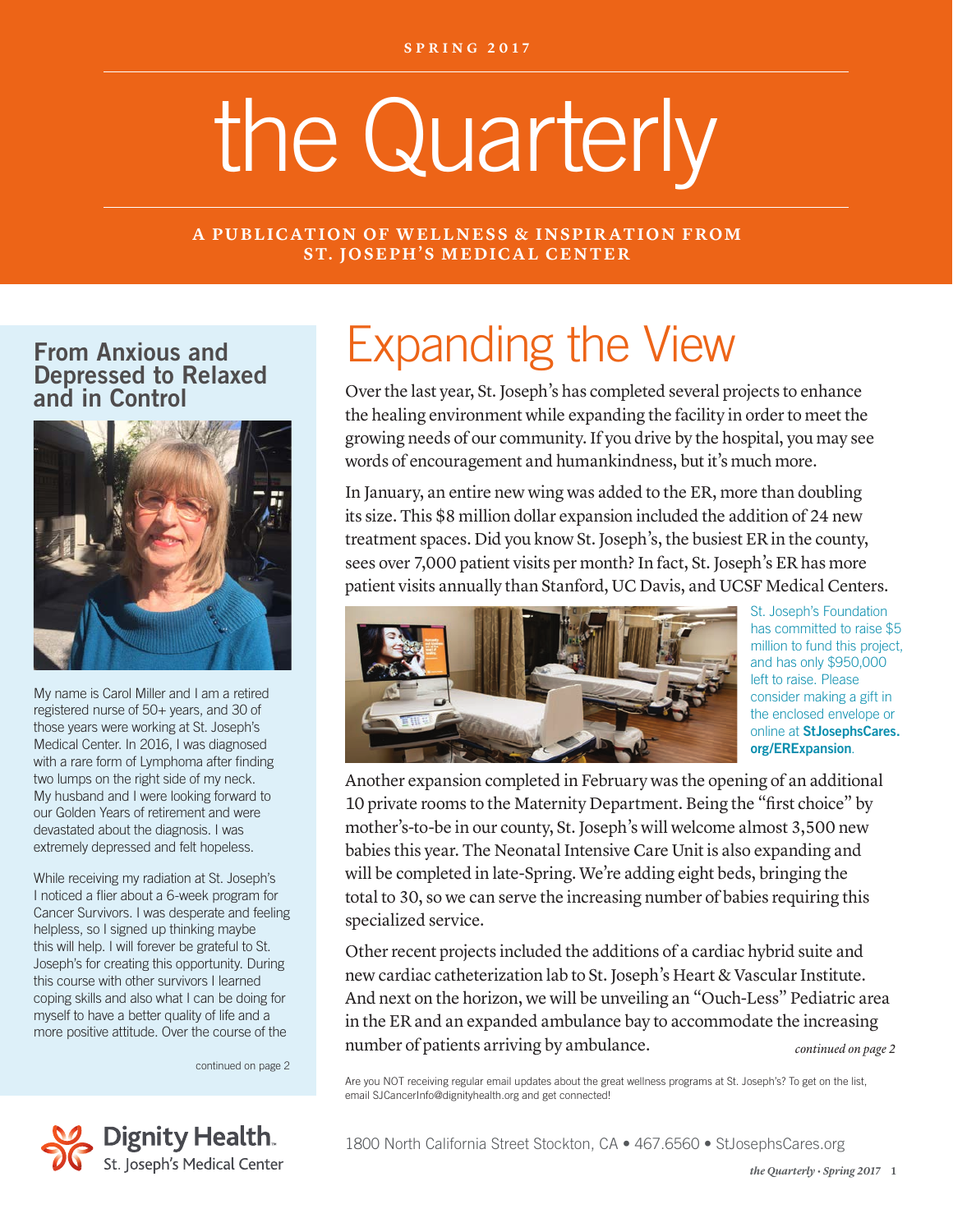#### From Anxious and Depressed to Relaxed and in Control, *continued*

6-week program, I felt as though I regained control of my life.

The facilitators were both cancer survivors and we could all relate to one another. They were genuinely caring and concerned. As a result of this class and the participation with all of the other survivors, I am much more relaxed; anxiety and depression have been lifted.

Thank you again, St. Joseph's, for all that you offer cancer patients. Your programs are unique to the Central Valley. Although I'm a Registered Nurse, being on "the other side" as a patient was an entirely new territory. Thank you for providing me a road-map to recovery!

Carol Miller | Hmiller111@comcast.net

Need help? Call St. Joseph's Cancer Navigator at 209.939.4526.

#### Expanding the View *continued*

More than just changing our space, we are focused on transforming the patient experience. We have transformational care teams working on many projects including improved ER wait times and throughput, and improved patient communications. Our senior leaders visit patients throughout the hospital each morning to hear directly from them and their families about their care. Patients share heart-warming stories, wonderful words of appreciation, and also areas where we can improve. Our goal is to continue to put the needs of patients at the forefront and to provide compassionate, high quality care to all who seek our care in the community, today and in the future.

# Cultivating Compassion at St. Joseph's

Over 50 physicians and hospital staff recently completed an 8-week Compassion Cultivation Training program designed by Stanford University's Center for Compassion and Altruism Research and Education. The participants were introduced to mindfulness, daily guided practices & exercises, and in-class interaction.

"The primary focus of this course is the development of a healthy and compassionate attitude toward self – which in turn is the foundational requirement for promoting a compassionate attitude toward others," says Scott Neeley, MD, St. Joseph's Chief Medical Officer.

Research suggests that Compassion Cultivation Training can support one's own happiness and well-being by reducing stress, anxiety and depression, increasing self-compassion and self-care, and enhancing awareness of our connections with others. Compassion cultivation training supports humankindness for our health care team and our patients.

#### Demystifying the "Big C" with Dr. Mehdi

# Chocolate Chip Cookies with the Doc



The letter C can stand for many things - Communication, Compassion, Clarification and cancer – just to name a few. We invite you to join us for a Conversation about cancer. Patients, families, professionals, and those who might simply be Curious about cancer are welcomed to Come and Chat. Whether you're Combating the disease, or Concerned about cancer, Dr. Mehdi will address your Concerns in a Clear and Calm manner.

#### Tuesday, May 9 • 6 – 7 p.m. • SJMC Classroom 1&2

*No registration required.* If you have questions about this event, call St. Joseph's Cancer Navigator at **209.939.4526**. Of course, complimentary Chocolate Chip Cookies will be provided.

*Dr. Aminder Mehdi is a board certified hematologist-oncologist with Stockton Hematology Oncology and co-author of "Through Their Eyes," understanding the cancer patient perspective.*

#### Cancer Patients - we want to study YOU!

A clinical trial to research the effects of Meditation and Relaxation techniques on Cancer Survivors in our Community will be coming soon.

If you are interested in participating in our cancer studies you can call us at 461.5257.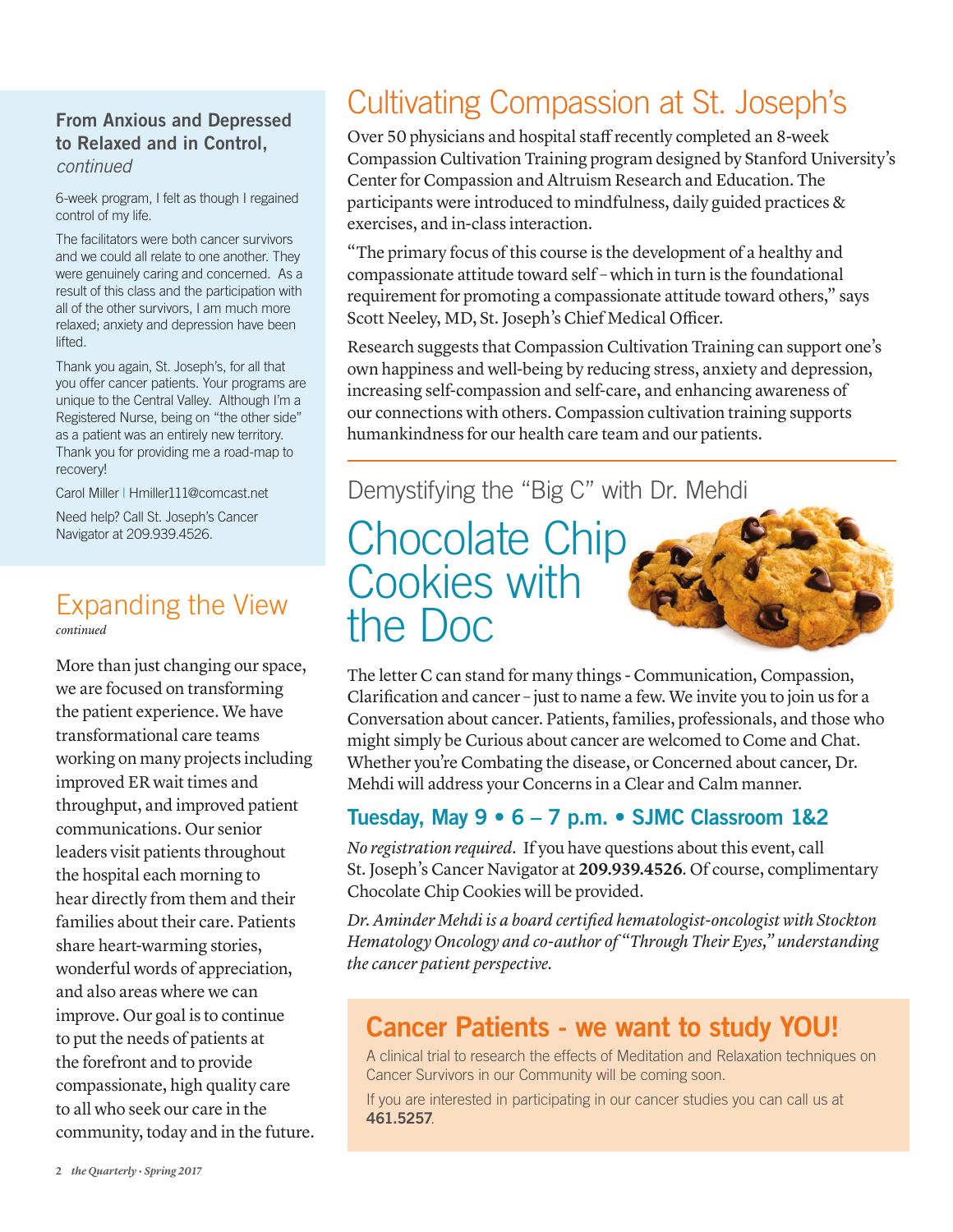# Cancer Survivors! Are you thriving as you continue to survive?

By Trish Linderman, 13-year cancer survivor



Recently, Carol Smith and I had the honor of cofacilitating a class with cancer survivors. The goal was to help people thrive while living with their diagnosis. I learned so much about how each of us decides to cope with the many challenges that can become road blocks to thriving. During the six week series, there were many common threads expressed; fatigue, depression, uncertainty about our futures, fear, and loss of normalcy to name a few. What I discovered during this class is that no matter where we fall on this continuum of "survivorship," the fact that we've "all been there" adds a unique understanding when lending support.

If you or someone you know is living with a cancer diagnosis and would like to attend a series on "thriving," please call St. Joseph's Cancer Navigator at **209.939.4526** to register.

Next series will be held on six consecutive Tuesdays beginning July 25, 2:30-5:00 p.m. All classes will be held at St. Joseph's Medical Center.

### Cancer Navigator – Here for You!

Support, classes, clinical information, and more! To learn about this free service or to speak with a patient navigator, call 209.939.4526, or visit StJosephsCares.org/Navigator.

# *Honor Mom on Mother's Day*

**Mother's Day – May 14** – is fast approaching. If you're looking for a unique and meaningful gift for the mom in your life, consider a star on St. Joseph's Baby Wall of Fame. Located on the first floor of the Patient Pavilion, this permanent display includes personally engraved stars to recognize anyone born at St. Joseph's. Your tax deductible donation of \$100 or more helps provide the finest in maternal, neonatal, and pediatric care and equipment. Learn more at **StJosephsCares.org/StarIsBorn**.

## Health Care Scholarships

St. Joseph's Foundation of San Joaquin's annual scholarships are now available to students currently enrolled in a health care field. These merit-based scholarships are funded by generous grateful patients and community donors.

Applications due April 28, 2017.

Visit **StJosephsCares.org/Scholarships** for details.

#### Dealing with cancer or diabetes? Check out this Free Exercise Program.

St. Joseph's Medical Center offers a free, medicallysupervised exercise program especially tailored for cancer and diabetes patients. Each patient will be given a personalized program suited to his or her abilities. The 10-week program meets twice a week at St. Joseph's. For more information, please contact St. Joseph's Rehabilitation Services at **209.467.6365**.

## Special Thanks to Our Donors

It is the generous support of our donors that enables us to offer many of our services and programs free of charge. If you are interested in making a donation, contact St. Joseph's Foundation at 209.467.6347 or use the enclosed envelope.